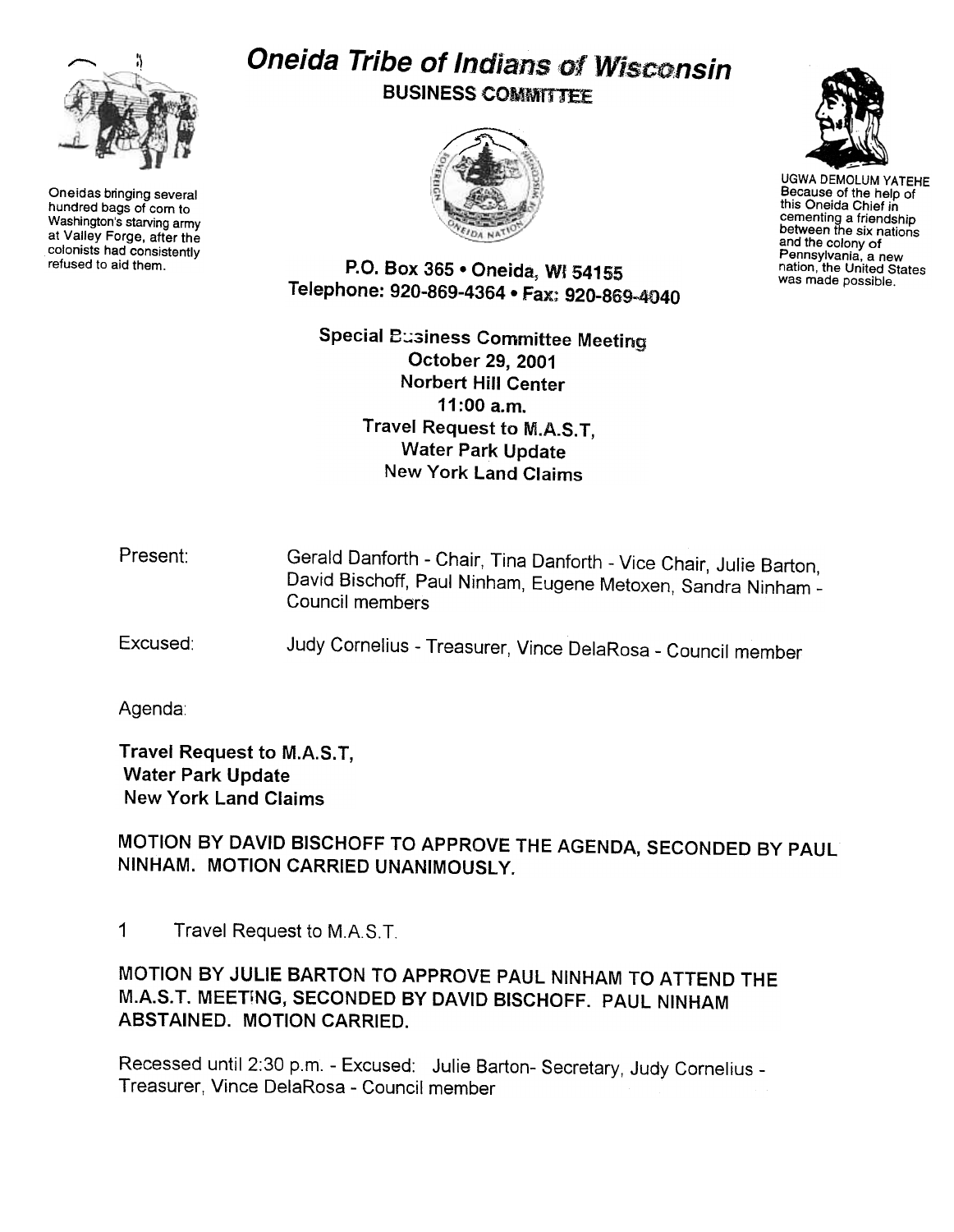#### 2. Water Park Update

## MOTION BY DAVID BISCHOFF TO ACCEPT THE WATER PARK UPDATE AS FYI, SECONDED BY SANDRA NINHAM. MOTION CARRIED UNANIMOUSLY.

3 New York land Claims Update

MOTION BY EUGENE METOXEN TO SCHEDULE A MEETING WITH ALL THE PKINCIPAL PARTIES FOR NOVEMBER 2,2001, at 8:00 a.m. UNTIL COMPLETE, SECONDED BY DAVID BISCHOFF. MOTION CARRIED UNANIMOUSLY.

MOTION BY PAUL NINHAM TO APPROVE THE NEWS RELEASE BY THE COMMUNICATIONS DEPARTMENT, SECONDED BY DAVID BISCHOFF. TINA DANFORTH OPPOSED. MOTION CARRIED.

For the Record, Tina Danforth opposed because they had not informed the membership of the intent to pursue a joint economic venture for gaming in lieu of land claims. I have urged the committee to have GTC meetings in regards to the issue as it relates to land claims as well as community meetings and we still have not scheduled those.

#### MOTION BY PAUL NINHAM TO PROVIDE NOTICE TO THE GTC MEMBERSHIP AS A COVER LETTER AS TO THE CONTENT OF THIS NEWS RELEASE, SECONDED BY DAVID BISCHOFF. TINA DANFORTH ABSTAINED. MOTION CARRIED.

For the Record, Tina Danforth abstained because the letter to the membership has not yet been drafted, but it will be drafted soon.

## MOTION BY PAUL NINHAM TO GIVE NOTICE TO THE ONEIDAS OF THAMES AND THE ONEIDAS OF NEW YORK OF THE CONTENTS OF THE NEWS RELEASE, SECONDED BY EUGENE METOXEN. MOTION CARRIED UNANIMOUSLY.

For the Record, the Vice Chair left prior to that vote so her vote was not recorded. For a point of clarification on the news release, the letter to the GTC membership and the notice to the Oneidas of Thames and New York, the news release will not be released to the media until the letter to GTC membership has been sent and the notice to the Oneidas of Thames and New York have been sent.